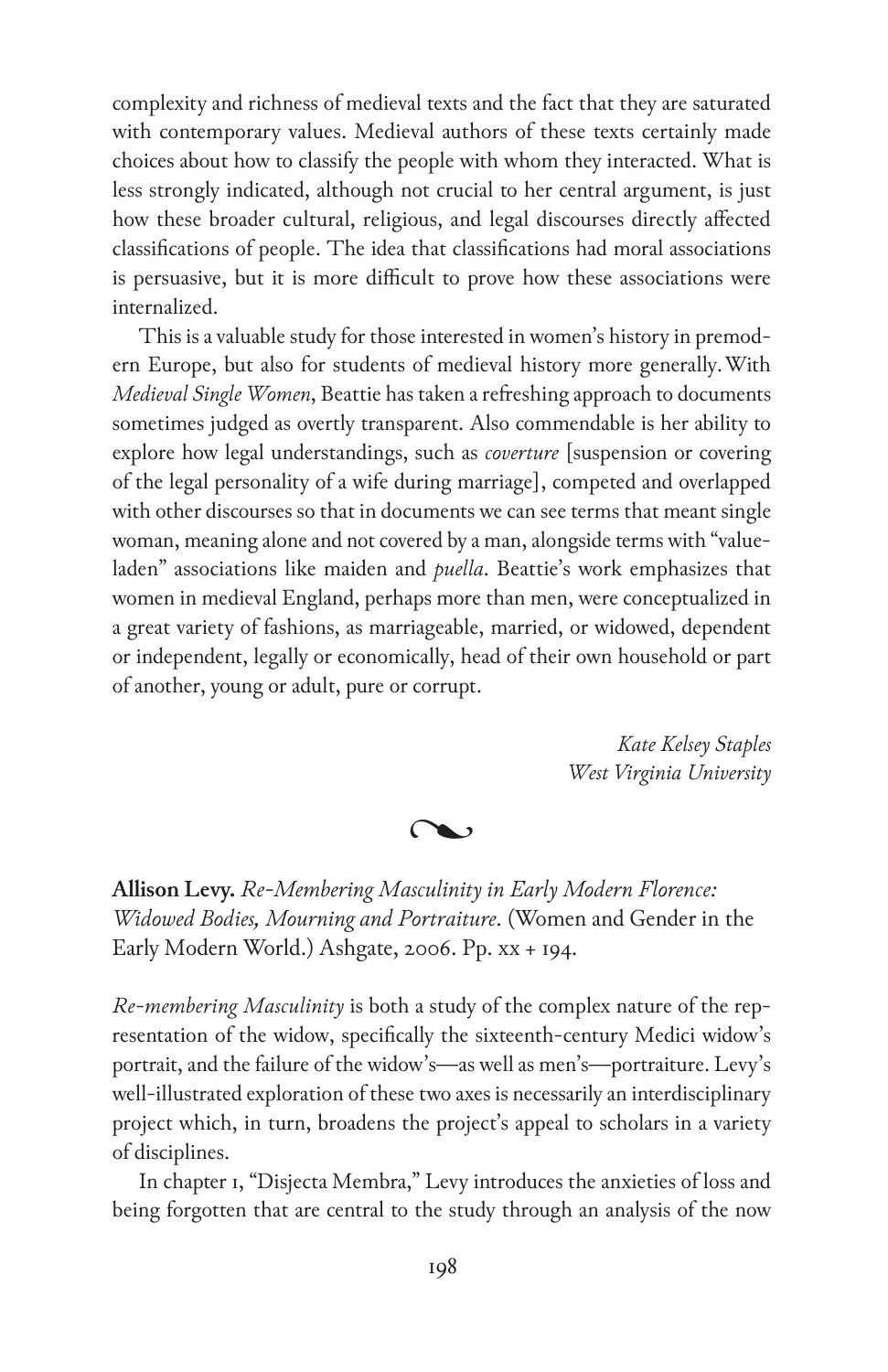dismantled altarpiece commissioned from Fra Angelico for San Marco by Cosimo i. The subject of the altarpiece's predella, in which the black leg of a Moor is attached to the white body of a Deacon amputee, "reveals a politics of gender and sexuality, race and disability intertwined with Medicean identity, memory and the anxieties of loss" (p. 4). This idea of a fragmented male self, which is pre-emptively protected and/or reconstituted through portraiture, runs throughout the book; it is therefore less about the ambiguity of widows and their bodies than it is about men's bodies, including how they are constituted and re-membered (to use Levy's term). The widow and her portrait are analyzed along with death and commemoration rituals as a means to explore not only how masculinity, but also "masculine memory," was constructed in early modern Florence.

While Levy draws parallels between her work and that of other scholars examining gendered roles in funeral rites, she distances herself from them on the grounds that her subject, the widow, is still living. She also grounds her analyses in psychoanalysis, confronting a variety of theorists such as Schiesari, Freud, Lacan, Butler, and Žižek, and engages with the historiography of the Renaissance, especially the concept of "Renaissance man," from Burkhardt to Greenblatt. Although some of these theorists dominate in later chapters, perhaps at the expense of greater analysis of the period and works ostensibly in question, they are nevertheless balanced by recourse to historical writings, including those of Alberti, Boccaccio, Bruni, and Ficino.

Chapter 2, "Mnemonic V(o)ices," looks at "both bodily performance and performance failure" as a way to "rethink the dialogue between the uncooperative and the incorporeal, between the widow and the one she is meant to remember" (p. 34). Early modern humanists tried to curb women's traditional role as mourners, which they saw as excessively noisy and uncontrolled, but this silencing of the female mourner, Levy argues, meant that the task of mourning had to be reassigned. Such reassignment could result in transgressions that "ultimately challenge and complicate […] gender codes, specifically the cultural construction of masculinity." Depictions of Augustine's "regressive, feminine performance of mourning" for his mother, to which he admitted in his *Confessions*, have "repercussions for the self-fashioning of the early modern humanist who takes his cue from the literary and visual texts of Augustine's mourning of Monica" (p. 47).

Chapter 3, "The Widow's Cleavage," examines the anxiety that the unstable figure of the widow could cause in early modern society. Both sexually experienced and sexually available, the widow was difficult for patriarchal society to contain and categorize. Occupying the roles of mother and father, abandoned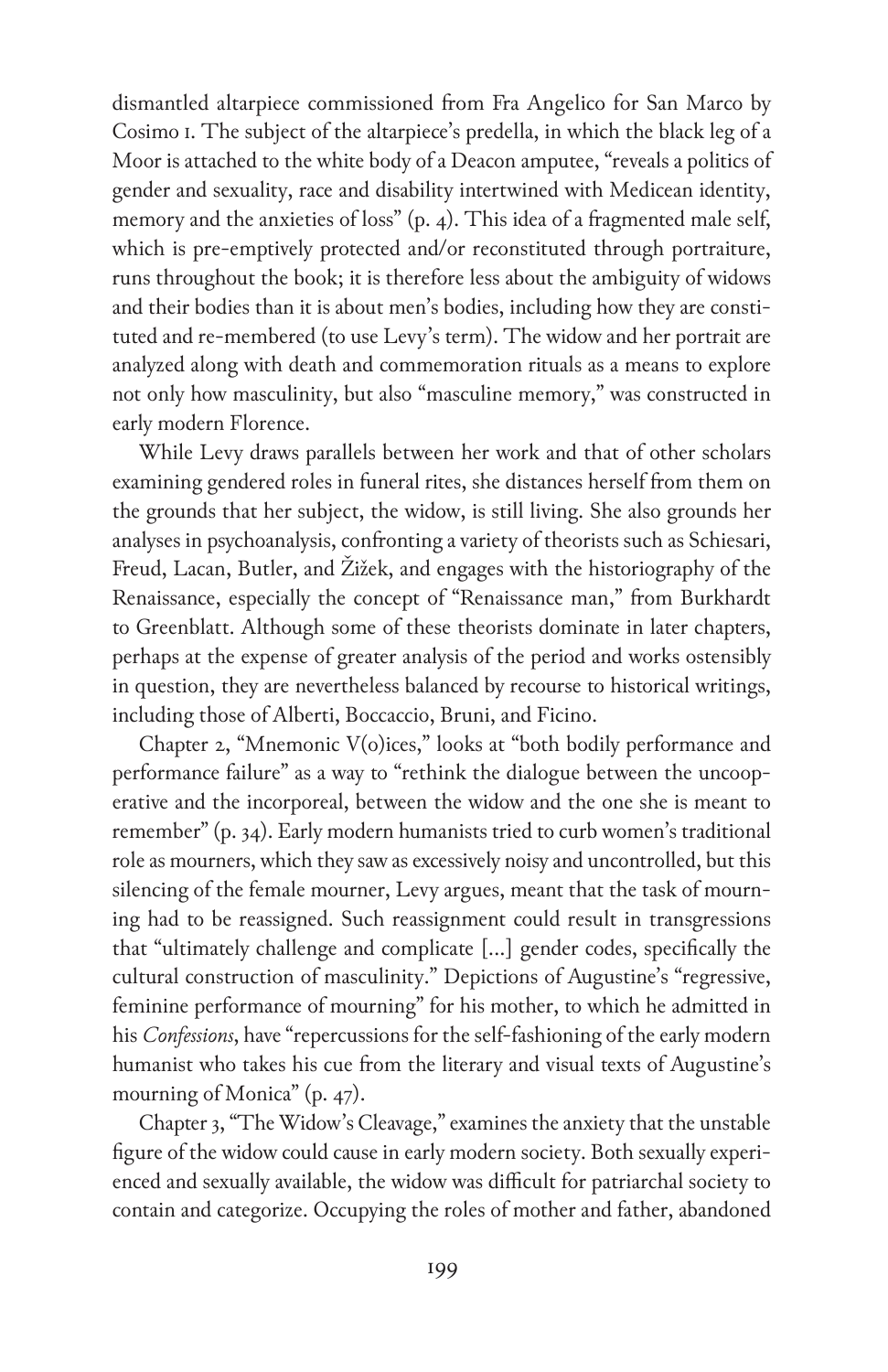wife and absent husband, the widow was even encouraged to behave like a man. Levy cites the example of Caterina Sforza who, on her widowhood, not only "cast away her womanly tears" (p. 62) but also "reconfigured behavioral boundaries" by lifting her skirt up in front of those threatening to take her possessions and kill her children, exclaiming that she had the means to have many more children (p. 63). While male authors could praise the woman who overcame her grief and behaved with manly spirit, she also threatened masculinity. Levy briefly explores how themes like transvestism, the world upside down, and the hermaphrodite were implied in the figure of the widow who not only "legitimates and threatens the gender hierarchy" but also subverts it and collapses it (p. 66). Levy also explores some of the abundant conduct literature addressed to widows and their subversive alternatives.

Chapter 4, "The Death of the Fathers," begins with an analysis of Pontormo's portrait of Alessandro de' Medici depicted sketching his lover, the widow Taddea Malaspina. The picture "delineates […] the gap between male melancholia valued and validating—and female mourning—disparaged and relatively valueless" (p. 98). Taking as its cue the gendered mourning/melancholia dichotomy beloved of Freud, the chapter goes on to examine classical, early modern, and twentieth-century theories of mourning and the feminist responses that these have elicited. Levy's use of images such as Freud and Panofsky in the pose of *Melancholia*, Vermeer's *Girl Asleep*, and Dürer's *Melencolia i* as a means "to explore the possibility of women's melancholia" (p. 102) and the "melancholic performance of the art historian" (p. 105) is interesting, but it takes the study in a different direction and tends to privilege the (male) idea of male melancholia without having the space to engage fully with feminist revisions. At the end of the chapter it is noted that Alessandro is not only the illegitimate son of Pope Clement VII but also his son by his Moorish mistress. Given the questions of race thrown up by the miracle of the black leg and, in the afterword, by a focus on contemporary representations of (black) masculinity, this aside might have been exploited further, perhaps at the expense of the oft-explored Freud.

In the fifth chapter, "Phantom Limbs," Levy comes to what one might have expected to find earlier in the book: an analysis of Medici portraits—not only of widows but also of the (reconstituted) men they were expected to mourn. In Bronzino's portrait of Lodovico Capponi, his codpiece, vagina-like gloves, and the medal of his lover are "fetishistic devices" to ward off loss and forgetting not only of his beloved but also of himself (p. 125). Pontormo's portrait of Maria Salviati, commissioned by her son Cosimo i, Levy suggests, both asserted and challenged gender codes in early modern Florence. The identification of the androgynous child as the daughter of Alessandro and Taddea could have been